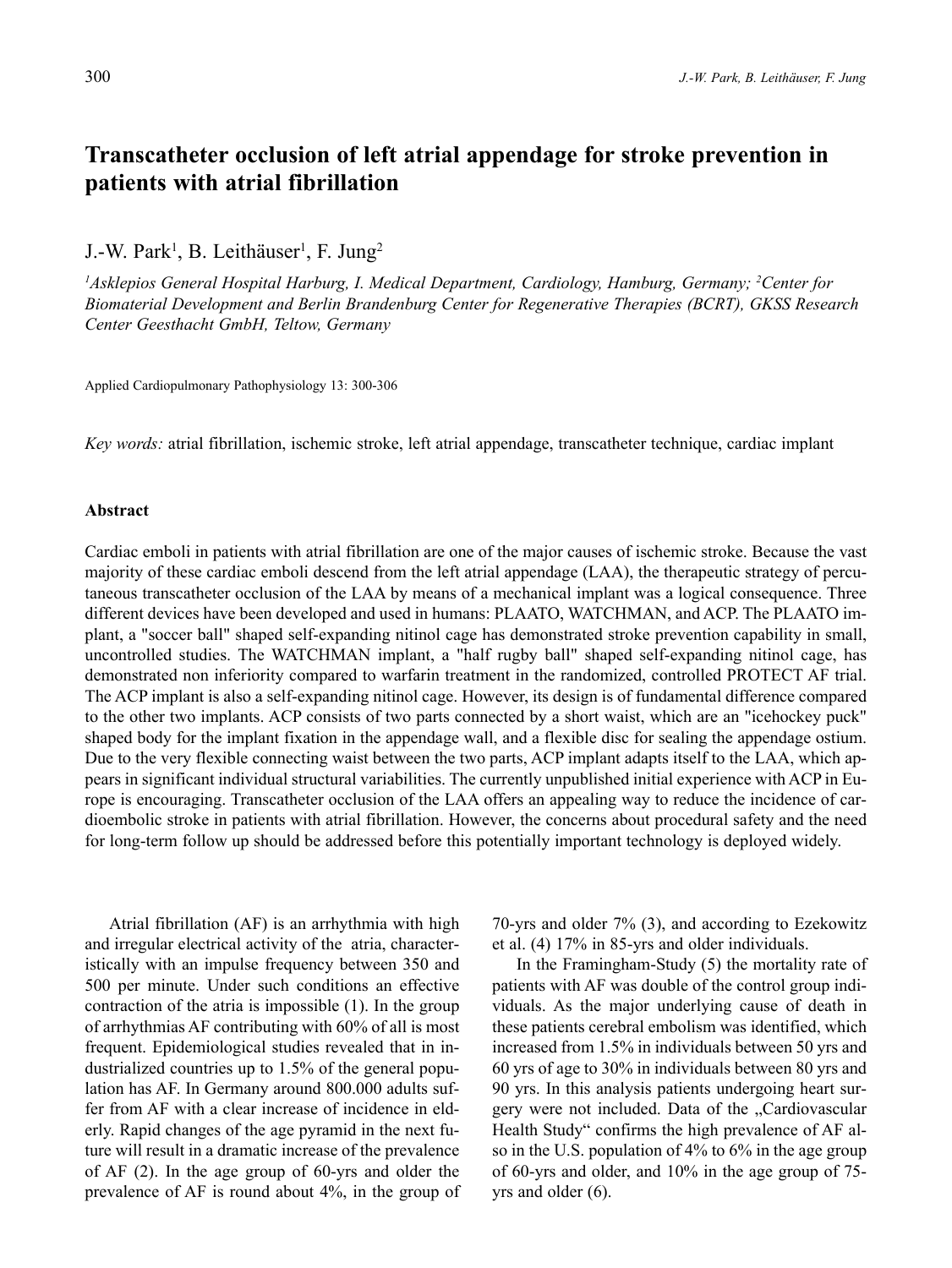Figure 1 shows the prevalence of the age dependent AF rate (7). The prevalence of AF in the general population is 0.4% - 1% and 8% in individuals of 80 yrs and older. Using the so-called CHADS2-score the individual risk of development of ischemic stroke can be estimated. Because it is well known from metaanalysis that in patients with non-rheumatic AF 91% of all thrombi found in the left atrium are localized to the left atrial appendage (8), several therapeutic strategies of occlusion of the appendage by surgery or from the luminal side of left atrium by transcatheter techniques were hypothesized. Hellerstein was the first to show the feasibility of LAA resection in dogs (9). The first resection of the LAA for prophylaxis of recurrent arterial embolism in men was performed in 1949 by Madden (10), followed by Beal in 1950 (11). Johnson and coworkers performed atrial appendectomies in 437 patients during cardiac surgery. During follow-up no strokes were attributed to AF and no patients were found to have atrial clots on TEE (12). After the demonstration in dogs and human cadavers by Odell and coworkers (13) that thoracoscopic exclusion of the LAA using either a stapler or an endoloop is also feasible and effective, Blackshear and colleagues (14) evaluated left atrial appendage obliteration in 14 highrisk patients with AF with clinical risk factors for stroke and with an absolute contraindication to or failure of prior thrombosis prevention with warfarin. One fatal stroke occurred 55 months after surgery and one non-disabling stroke three months after surgery. For the LAA Occlusion Study (15, 16), 77 patients with risk factors for stroke were randomized to LAA occlusion or control (52 patients for LAA occlusion, 25 patients in the control group) at the time of coronary ar-



*Figure 1. Age Dependent Prevalence of Atrial Fibrillation.*

tery bypass graft (CABG). In the LAA occlusion group, two (2.6%) patients had perioperative thromboembolic events: one an intraoperative ischemic stroke and the other a TIA occurring on the third postoperative day. The former patient was in AF and had echocardiographic evidence of a patent foramen ovale and bilateral carotid stenoses. After a mean follow-up of  $13 \pm 7$  months, no further strokes or TIAs occurred in the LAA occlusion group (17). Nonetheless, surgical or thoracoscopic LAA closure, other than as an adjunctive procedure as recommended by ACC guidelines (18) in patients undergoing mitral valve surgery, has not been enthusiastically accepted because of its invasive nature. Thus, based on the surgical experience, the development of a less invasive percutaneous approach to close the LAA by implantation of a mechanical device was a logical consequence (19, 20).

### **The PLAATO system**

The Percutaneous Left Atrial Appendage Transcatheter Occlusion (PLAATO) (EV3, Inc., MN, Plymouth, USA) device was the first to be successfully deployed in humans (21) but was withdrawn from the market by the manufacturer in 2006. The PLAATO system consists of an implant and a delivery catheter. The implant is a self-expanding nitinol cage covered with an occlusive expanded polytetrafluoroethylene membrane. The expanded membrane has intimate contact with the inner wall of the appendage to achieve complete closure of the ostium. The diameter of the nitinol cage ranges from 15 to 32 mm. Small hooklets along the struts and passing through the membrane assist with device anchoring. The device was delivered through a custom 12 Fr transseptal sheath curved to point at the left atrial appendage.

Several reports demonstrate the efficacy in stroke prevention with PLAATO (Tab 1). However, in every patient cohort procedure related serious adverse events occurred, among those were vessel perforation during vascular access, and cardiac tamponade after transseptal puncture. Some patients experienced pericardial effusions which mostly were uneventful but also lead to pericardiocentesis and a prolonged hospital stay. The worst cases which happened in our series were a periprocedural death due to device embolization resulting in an acute occlusion of the left ventricular outflow tract. In another patient the implant anchoring seemed to be unstable in LA angiography, so that the device was explanted and the LAA of the patient oc-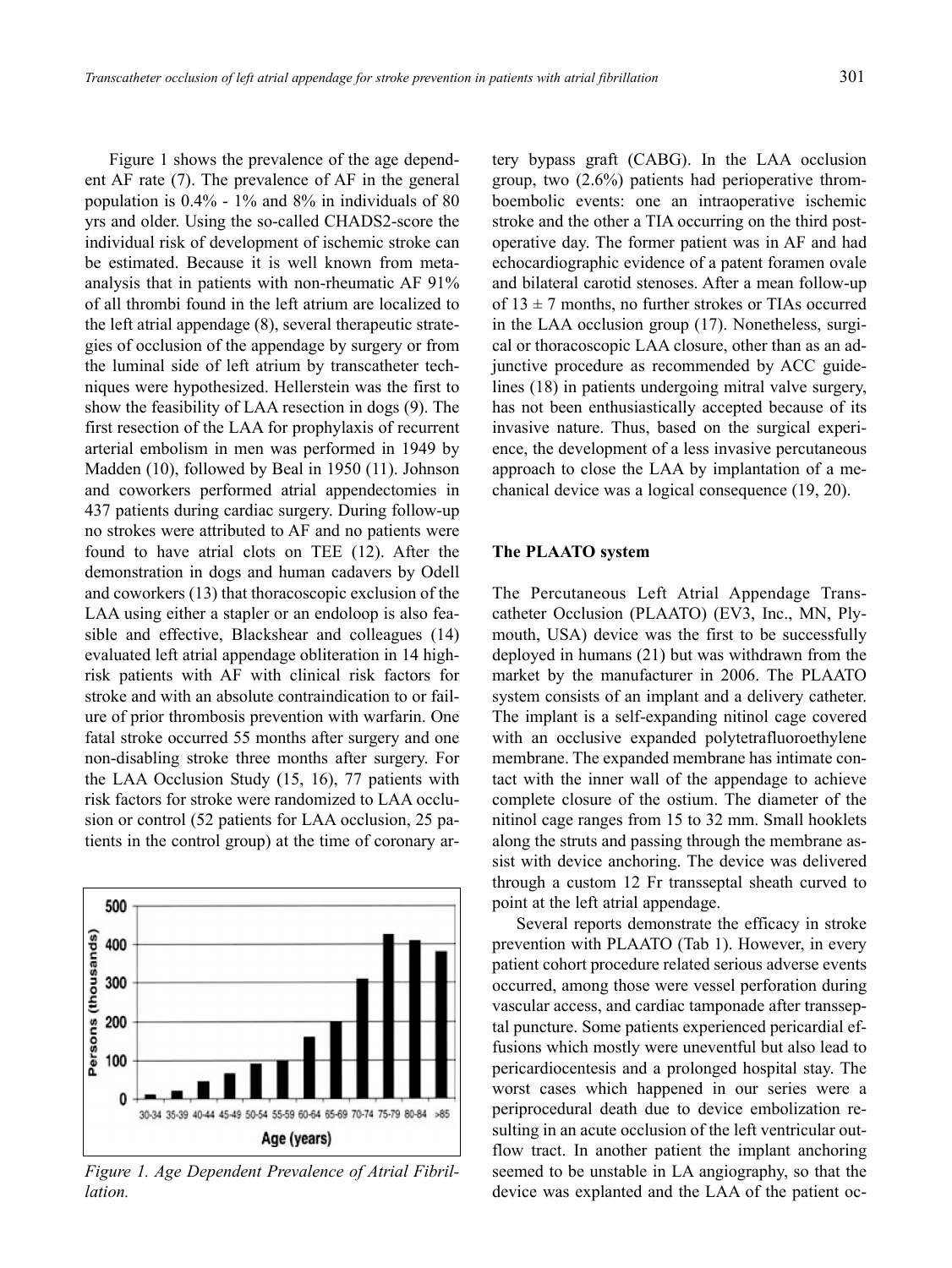| Author (Ref.#)    | $#$ pat. | FU               | estimated annual stroke rate | actual annual stroke rate |
|-------------------|----------|------------------|------------------------------|---------------------------|
| Block (39, 40)    | 64       | 5 years          | 6.6%                         | 3.3%                      |
| Park $(41)$       | 73       | 2 years          | $5.0\%$                      | $0.0\%$                   |
| Ussia $(42)$      | 20       | $40\pm10$ months | 6.4%                         | $0.0\%$                   |
| De Meester $(43)$ | 10       | $3\pm47$ months  | 7.1%                         | $0.0\%$                   |
| Ostermeyer (44)   | 111      | 9.8 months       | 6.3%                         | 2.2%                      |

*Table 1: Currently published data for stroke prevention with the PLAATO system.*

cluded by open heart surgery on the catheter table (22). After these disastrous cases, our LAA occlusion program was stopped and an extensive revision of all 73 prior implantations was carried out. As a result we found a significant rotation of the device after release from the delivery system in some cases, resulting in a loss of contact between parts of the anchor rows and the LAA wall (unpublished observation). One further theoretical concern was the de novo formation of thrombi on the atrial surface of the implant which, to our knowledge, has never been reported on the basis of clinical data. Nevertheless, there are conflicting results concerning the formation of neo-endothelium on the device, which is the prerequisite of absent thrombogenicity. In a post mortem analysis, Omran and colleagues demonstrated a PLAATO device completely covered by neoendothelium on the atrial surface one year after implantation (23) whereas we could not find endothelialization of the luminal side 2.5 years after LAA occlusion (24).

## **The WATCHMAN system**

The second device specifically designed for percutaneous transcatheter LAA exclusion is the Watchman Left Atrial Appendage System (Atritech Inc., Plymouth, Minnesota). This is a three-part system consisting of a transseptal sheath, a delivery catheter, and an implantable device. The implant is a selfexpanding nitinol frame structure with fixation barbs and a permeable polyester fabric that covers the atrial side, and is available in diameters from 21–33 mm. The device has been implanted since 2002 in Europe and since 2003 in the United States (25). Two patients experienced device embolization; both were successfully retrieved percutaneously. Five pericardial effusions (two of them needing percutaneous puncture) and one major air embolism occurred without long-term sequelae. The WATCHMAN Left Atrial Appendage System for Embolic PROTECTion in Patients With Atrial Fibrillation (PROTECT AF) study was designed to demonstrate safety, efficacy, and non-inferiority against chronic warfarin therapy of the WATCHMAN device in patients with nonvalvular atrial fibrillation who are eligible for long-term anticoagulation (26, 27). Of 707 patients enrolled, 463 were randomly assigned to LAA closure and 244 to warfarin therapy. The device was implanted successfully in 91% of the patients in whom it was attempted. Patients were followed for an aggregate of 1065 patient-years. After 6 months, 355 (92%) of the patients with an implanted device could discontinue warfarin therapy. For the control group, plasma warfarin concentration was in the therapeutic INR range (between 2.0 and 3.0) 66% of the time. The rate of ischemic stroke was higher in the intervention group than in the control group. Five patients had periprocedural events, mainly air embolism. After the periprocedural time frame, ischemic stroke occurred in nine patients in the intervention group compared with six patients in the control group. In both groups, all ischemic strokes that had INR measurements available at the time of the event occurred at a subtherapeutic INR level. Hemorhagic strokes were less frequent in the intervention group than in the control group. Five of the six hemorhagic strokes in the control group were fatal and all occurred in patients with therapeutic INR levels. Device embolisation occurred in three patients; one was noted during the procedure and two were discovered by TEE on day 45. One device embolisation was removed percutaneously by use of a vascular snare; the other two patients underwent surgery, one of whom had concomitant aortic valve replacement. The endpoint data of adverse events are shown in table 2 (28). Nevertheless, this initial study shows substantial drawbacks: 12.3% of the patients had serious procedural complications and 2.2% of attempted implantations resulted in cardiovascular surgical intervention because of device-related complications. Therefore, a substantial learning curve associat-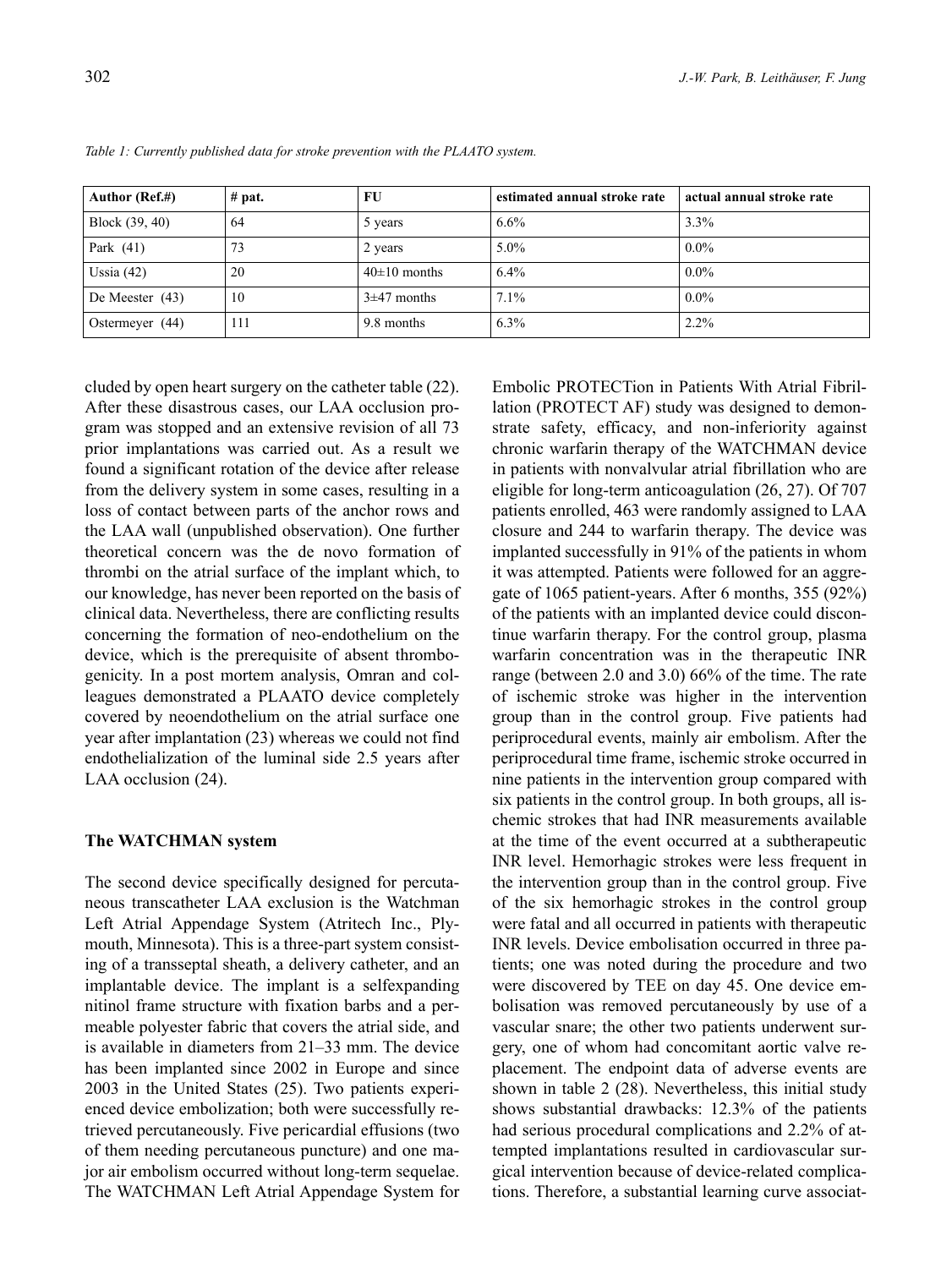| Table 2: Results of the PROTECT-AF-Study: Adverse events. |  |  |  |
|-----------------------------------------------------------|--|--|--|
|                                                           |  |  |  |

|                                      | <b>Intervention</b><br>$(n=463)$ | Control<br>$(n=244)$ |  |
|--------------------------------------|----------------------------------|----------------------|--|
| Serious pericardial effusion*        | $22(4.8\%)$                      | 0                    |  |
| Major bleeding <sup>†</sup>          | $16(3.5\%)$                      | $10(4.1\%)$          |  |
| Procedure related ischemic<br>stroke | $5(1.1\%)$                       | $\Omega$             |  |
| Device embolisation                  | $3(0.6\%)$                       | 0                    |  |
| Hemorrhagic stroke <sup>*</sup>      | $1(0.2\%)$                       | $6(2.5\%)$           |  |
| Other $\delta$                       | $2(0.4\%)$                       | 0                    |  |

\*Defined as the need for percutaneous or surgical drainage. † Major bleeding is defined as a bleeding event that required at least 2 units of packed red blood cells or surgery to correct. ‡ Of the seven hemorhagic strokes, six resulted in death (intervention group, n=1; control group, n=5). § An oesophageal tear and a procedure-related arrhythmia.

ed with device implantation must be considered. The primary efficacy estimate of the PROTECT-AF-study is less precise due to the small number of participants and nearly 30% of patients receiving devices had a CHADS<sub>2</sub> score of 1 and, therefore, were candidates for aspirin therapy without warfarin even without LAA occlusion (29).

#### **The AMPLATZER CARDIAC PLUG system**

The AMPLATZER Cardiac Plug (ACP) is a transcatheter, self-expanding device constructed from a nitinol mesh and polyester patch (Fig. 2). The ACP consists of a lobe and a disc connected by a central waist. It is available in eight diameter sizes (16, 18, 20, 22, 24, 26, 28, and 30 mm). The lobe has stabilizing wires to improve device placement and retention. The device has threaded screw attachments at each end for connection to the delivery and loading cable. Radio-opaque markers at each end and at the stabilizing wires assist with fluoroscopic positioning. The ACP is a further development on the basis of the AM-PLATZER double-disk septal occluder, which was designed for closure of atrial septal defects and patent foramen ovale. In principle, this device can also be used for occlusion of the LAA, but the results of a feasibility trial were disappointing as an embolization occurred in one out of 16 patients (30). The currently unpublished initial experience with ACP is encouraging. Its implantation is rather technically demanding, but the disadvantages and risks with the PLAATO system are apparently exterminated (Fig. 3). A multicenter prospective registry trial to evaluate the technical and short term success is approaching.



*Figure 2. The AMPLATZER Cardiac Plug (ACP). On the right, the ideal position within the LAA is sketched. The lobe of the device is anchored in the "landing zone" 1-2 cm distal of the LAA orifice while the disc fully covers the outer shape and enables endothelialization from the surrounding atrial wall. These images were provided by and are property of AGA, Inc., Minneapolis, U.S.A.*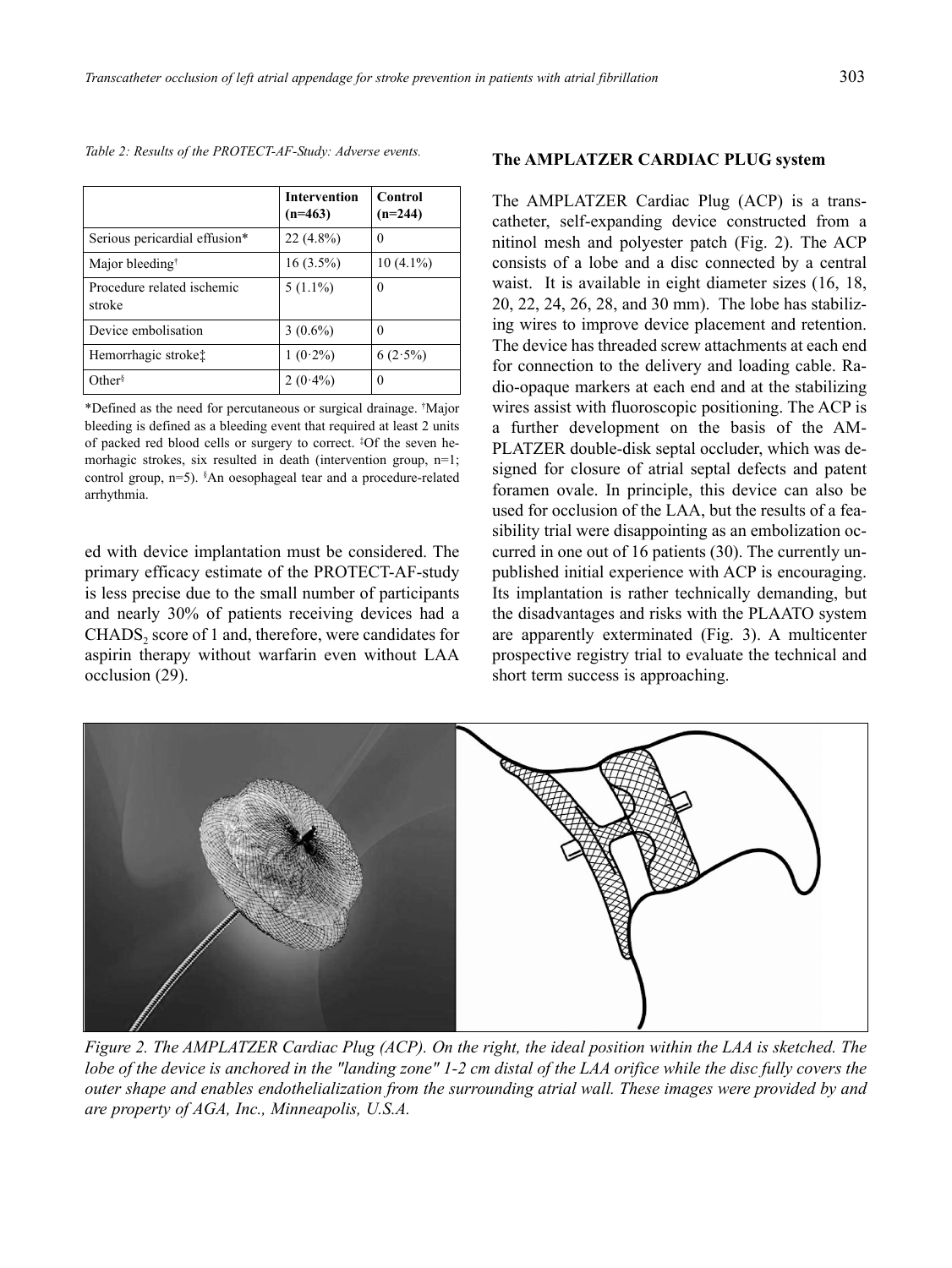

*Figure 3. Images of the AMPLATZER Cardiac Plug (ACP) in situ: left) TEE; right) fluoroscopy after implantation.*

#### **Concerns about left atrial appendage closure**

There are still controversies about the risks and benefit of LAA occlusion for prevention of embolic stroke. Adverse hemodynamic and physiological effects may result from LAA obliteration (31). A potential late complication of LAA occlusion is fluid retention. Human atrial appendages contain 30% of total cardiac atrial natriuretic factor (ANF) (32). Experimental data showed that bilateral appendectomy in dogs eliminates ANF release and blunts renal excretion of sodium and water during acute volume load (33). Clinically evident postoperative fluid retention after the maze procedure with bilateral appendectomy has been reported (34). Another study of the maze procedure observed diminished ANF secretion accompanied by increased need for postoperative diuretics and dopamine (35). However, when the right atrial appendage was preserved, this effect was abolished (36). There are clues, however, that in the natural course of permanent atrial fibrillation, atrial degeneration may at least lead to a decrease of ANF secretion (37). However, many cases of both surgical LAA exclusion with long term followup have not shown deleterious results to date. The pathophysiological consequences of implanting a foreign body into the LAA remain to be fully elucidated. Small iatrogenic atrial septal defects can be created after transseptal puncture. They usually disappear within 6 months of the procedure. Furthermore, every

implanted foreign material bears the risk of infection (38).

# **Conclusion**

Although AF is well recognized to confer a risk of stroke, this risk is not homogeneous. Chronic oral anticoagulation as the prophylactic measure of choice has a number of major limitations related to its narrow therapeutic range. Occlusion of the LAA orifice, therefore, offers a theoretically appealing way to reduce the incidence of stroke in patients who cannot be anticoagulated or developed stroke despite being on oral anticoagulation. Nevertheless, there are limitations to this approach in that it cannot be easily applied prophylactically to large numbers of patients. The concerns about procedural safety and the need for longterm follow up should be addressed before this potentially important technology is deployed widely.

# **References**

- 1. Robles de Medina E, Bernard R, Coumel P, Damato AN, Fisch C. WHO/ISFC Task Force. Definition of terms related to arrhythmias. Am Heart J 1978; 95: 796-806
- 2. Go AS, Hylek EM, Phillips KA, Chang Y, Henault LE, Selby JV, Singer DE. Prevalence of diagnosed atrial fibrillation in adults: national implications for rhythm management and stroke pre-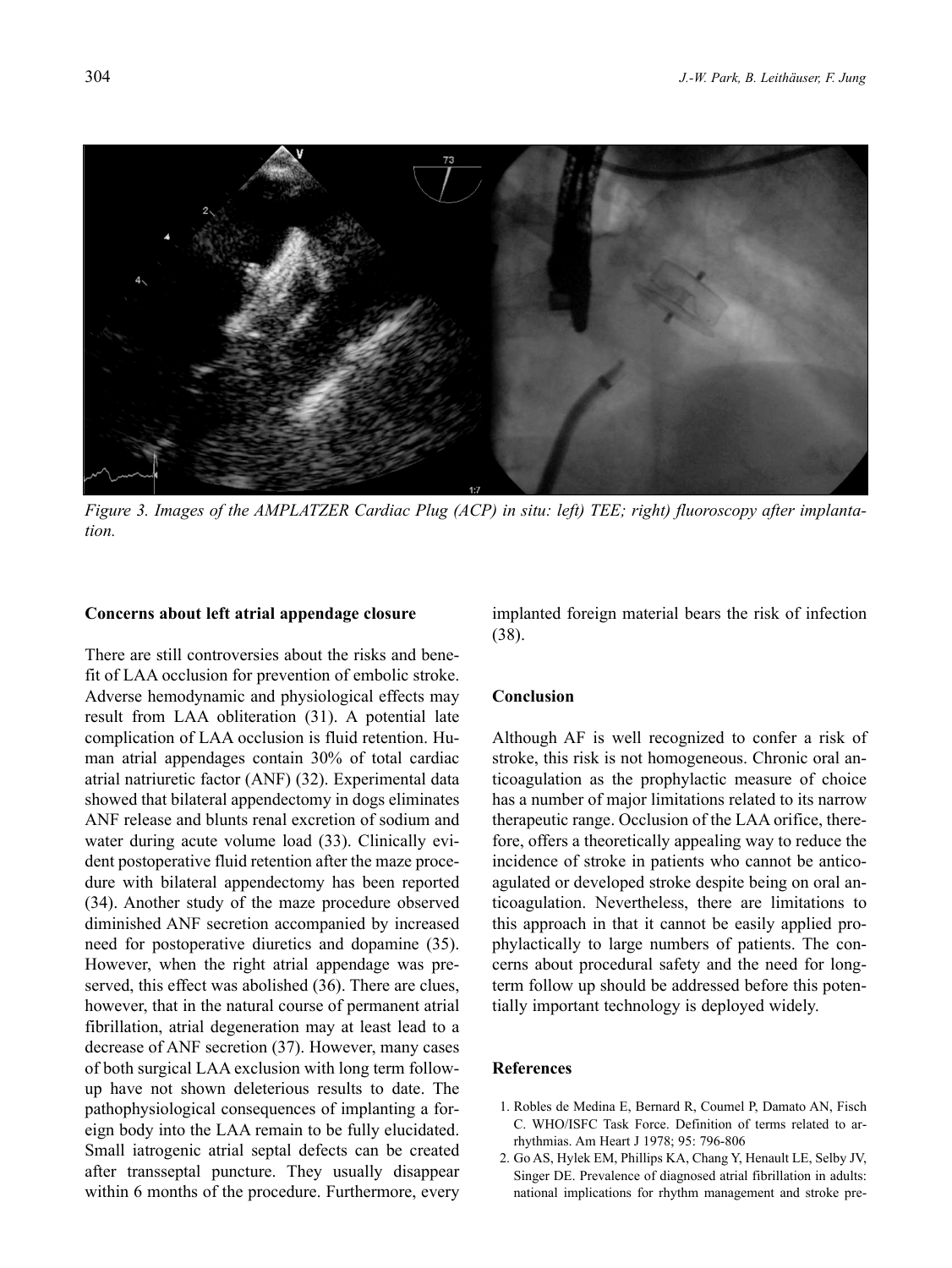vention: the Anticoagulation and Risk Factors in Atrial Fibrillation (ATRIA) Study. JAMA 2001; 285: 2370-2375

- 3. Kannel WB, Abbott RD, Savage DD, McNamara PM. Epidemiologic features of chronic atrial fibrillation: the Framingham study. N Engl J Med 1982; 306: 1018-1022
- 4. Ezekowitz MD, Netrebko PI. Anticoagulation in management of atrial fibrillation. Curr Opin Cardiol 2003; 18: 26-31
- 5. Kannel WB, Abbott RD, Savage DD, McNamara PM. Epidemiologic features of chronic atrial fibrillation: the Framingham study. N Engl J Med 1982; 306: 1018-1022
- 6. Furberg CD, Psaty BM, Manolio TA, Gardin JM, Smith VE, Rautaharju PM. Prevalence of atrial fibrillation in elderly subjects (the Cardiovascular Health Study). Am J Cardiol 1994; 74: 236-241
- 7. ACC/AHA/ESC 2006 Guidelines. Europace 2006; 8: 651-745
- 8. Blackshear JL, Odell JA. Ann Thorac Surg 1996; 61: 755-759
- 9. Hellerstein HK, Sinaiko E, Dolgin M. Amputation of the canine atrial appendages. Proc Soc Exp Biol Med 1947; 66: 337
- 10. Madden JL. Resection of the left auricular appendix; a prophylaxis for recurrent arterial emboli. J Am Med Assoc 1949; 140: 769-772
- 11. Beal JM, Longmire WP, Jr., Leake WH. Resection of the auricular appendages. Ann Surg 1950; 132: 517-530
- 12. Johnson WD, Ganjoo AK, Stone CD, Srivyas RC, Howard M. The left atrial appendage: our most lethal human attachment! Surgical implications. Eur J Cardiothorac Surg 2000; 17: 718- 722
- 13. Odell JA, Blackshear JL, Davies E, Byrne WJ, Kollmorgen CF, Edwards WD, Orszulak TA. Thoracoscopic obliteration of the left atrial appendage: potential for stroke reduction? Ann Thorac Surg 1996; 61: 565-569
- 14. Blackshear JL, Johnson WD, Odell JA, Baker VS, Howard M, Pearce L, Stone C, Packer DL, Schaff HV. Thoracoscopic extracardiac obliteration of the left atrial appendage for stroke risk reduction in atrial fibrillation. J Am Coll Cardiol 2003; 42: 1249-1252
- 15. Healey JS, Crystal E, Lamy A, Teoh K, Semelhago L, Hohnloser SH, Cybulsky I, Abouzahr L, Sawchuck C, Carroll S, Morillo C, Kleine P, Chu V, Lonn E, Connolly SJ. Left Atrial Appendage Occlusion Study (LAAOS): results of a randomized controlled pilot study of left atrial appendage occlusion during coronary bypass surgery in patients at risk for stroke. Am Heart J 2005; 150: 288-293
- 16. Crystal E, Lamy A, Connolly SJ, Kleine P, Hohnloser SH, Semelhago L, Abouzhar L, Cybulsky I, Shragge B, Teoh K, Lonn E, Sawchuk C, Oezaslan F. Left Atrial Appendage Occlusion Study (LAAOS): a randomized clinical trial of left atrial appendage occlusion during routine coronary artery bypass graft surgery for long-term stroke prevention. Am Heart J 2003; 145: 174-178
- 17. Healey JS, Crystal E, Lamy A, Teoh K, Semelhago L, Hohnloser SH, Cybulsky I, Abouzahr L, Sawchuck C, Carroll S, Morillo C, Kleine P, Chu V, Lonn E, Connolly SJ. Left Atrial Appendage Occlusion Study (LAAOS): results of a randomized controlled pilot study of left atrial appendage occlusion during coronary bypass surgery in patients at risk for stroke. Am Heart J 2005; 150: 288-293
- 18. Bonow RO, Carabello BA, Kanu C, de LA, Jr., Faxon DP, Freed MD, Gaasch WH, Lytle BW, Nishimura RA, O'Gara PT, O'Rourke RA, Otto CM, Shah PM, Shanewise JS, Smith SC, Jr., Jacobs AK, Adams CD, Anderson JL, Antman EM, Faxon DP,

Fuster V, Halperin JL, Hiratzka LF, Hunt SA, Lytle BW, Nishimura R, Page RL, Riegel B. ACC/AHA 2006 guidelines for the management of patients with valvular heart disease: a report of the American College of Cardiology/American Heart Association Task Force on Practice Guidelines (writing committee to revise the 1998 Guidelines for the Management of Patients With Valvular Heart Disease): developed in collaboration with the Society of Cardiovascular Anesthesiologists: endorsed by the Society for Cardiovascular Angiography and Interventions and the Society of Thoracic Surgeons. Circulation 2006; 114: e84-231

- 19. Nakai T, Lesh MD, Gerstenfeld EP, Virmani R, Jones R, Lee RJ. Percutaneous left atrial appendage occlusion (PLAATO) for preventing cardioembolism: first experience in canine model. Circulation 2002; 105: 2217-2222
- 20. Nakai T, Gerstenfeld EP, Lesh MD, Lee RJ. Assessment of Transcatheter Left Atrial Appendage Occlusion Device for Prevention of Thromboembolism. Am J Cardiol. 88 (Suppl. 5A), 199G. 2001. (abstract)
- 21. Sievert H, Lesh MD, Trepels T, Omran H, Bartorelli A, Della BP, Nakai T, Reisman M, DiMario C, Block P, Kramer P, Fleschenberg D, Krumsdorf U, Scherer D. Percutaneous left atrial appendage transcatheter occlusion to prevent stroke in high-risk patients with atrial fibrillation: early clinical experience. Circulation 2002; 105: 1887-1889
- 22. Park J-W, Leithäuser B, Gerk U, Vransky M, Jung F. Percutaneous Left Atrial Appendage Transcatheter Occlusion (PLAA-TO) for Stroke Prevention in Atrial Fibrillation: 2-Years Outcome. J Invasive Cardiol 2009; 21: 446-450
- 23. Omran H, Schmidt H, Hardung D, Hammerstingl C, von der RG, Haas S, Buttner R, Luderitz B. Post mortem analysis of a left atrial appendage occlusion device (PLAATO) in a patient with permanent atrial fibrillation. J Interv Card Electrophysiol 2005; 14: 17-20
- 24. Park JW, Gerk U, Franke RP, Jung F. Post-Mortem Analysis of a Left Atrial Appendage Occlusion Device (PLAATO) in a Patient with Permanent Atrial Fibrillation. Cardiology 2008; 112: 205-208
- 25. Sick PB, Schuler G, Hauptmann KE, Grube E, Yakubov S, Turi ZG, Mishkel G, Almany S, Holmes DR. Initial worldwide experience with the WATCHMAN left atrial appendage system for stroke prevention in atrial fibrillation. J Am Coll Cardiol 2007; 49: 1490-1495
- 26. Fountain RB, Holmes DR, Chandrasekaran K, Packer D, Asirvatham S, Van Tassel R, Turi Z. The PROTECT AF (WATCH-MAN Left Atrial Appendage System for Embolic PROTECTion in Patients with Atrial Fibrillation) trial. Am Heart J 2006; 151: 956-961
- 27. Holmes DR, Reddy VY, Turi ZG, Doshi SK, Sievert H, Buchbinder M, Mullin CM, Sick P. Percutaneous closure of the left atrial appendage versus warfarin therapy for prevention of stroke in patients with atrial fibrillation: a randomised non-inferiority trial. Lancet 2009; 374: 534-542
- 28. Holmes DR, Reddy VY, Turi ZG, Doshi SK, Sievert H, Buchbinder M, Mullin CM, Sick P. Percutaneous closure of the left atrial appendage versus warfarin therapy for prevention of stroke in patients with atrial fibrillation: a randomised non-inferiority trial. Lancet 2009; 374: 534-542
- 29. Maisel WH. Left atrial appendage occlusion closure or just the beginning? N Engl J Med 2009; 360: 2601-2603